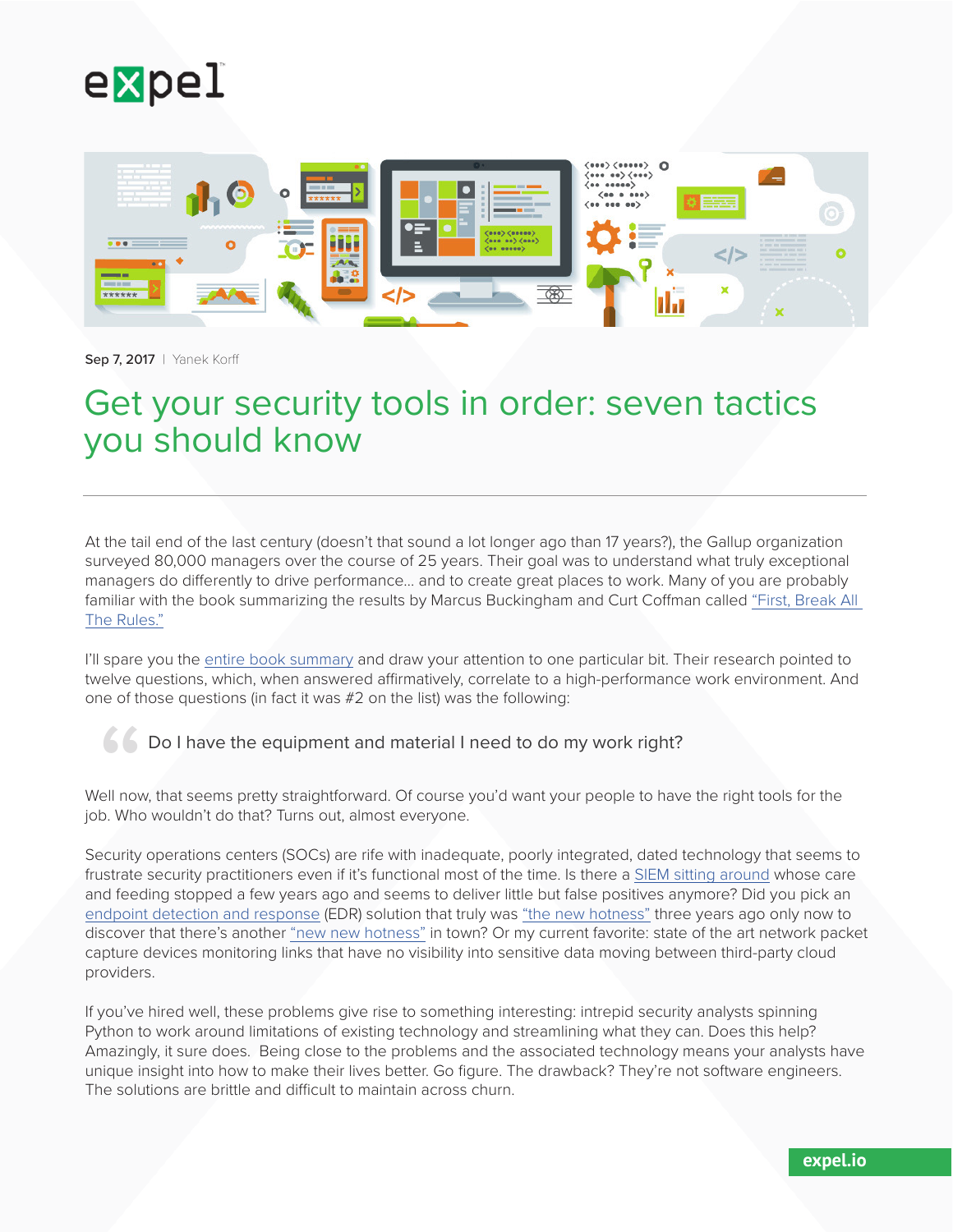

Are we at an impasse then? Are we destined to be working with sub-optimal technology that does little more than confound us and get in our way? Well, yes and no. Here are seven things to keep in mind to bring harmony to your toolchain.

# **1. There are no perfect tools**

Regardless of what you end up buying to solve your [insert security capability here] gap, the tool you choose will fall short in some way. Optimize for the capabilities that are most important to you and fill the gap another way.

#### **2. Your imperfect tools need care and feeding**

Negligence degrades your tools' performance. Maintaining operational rigor around maintenance is important, as is throwing out old tools when they've passed their prime.

#### **3. Track capabilities**

Whether you're talking about detection capability on the network, investigation capability on the endpoint, or vice-versa, keep an inventory of what tools are allegedly solving which problems. Avoid buying new tools just because it's fun.

# **4. Evaluate visibility**

Beyond the capabilities your tools provide, each has a certain scope. Your EDR solution's visibility is governed by where agents are installed. Your packet sniffers can only see the links they're plugged into. Your security analysts are already in an unfair fight: make sure they're not fighting with blinders on.

# **5. Measure efficacy**

You have assumptions when you buy new security products. Do your detectors detect with a good signalto-noise ratio? Are your investigative tools used frequently? Track not only frequency of use, but how you're getting faster over time.

# **6. Integrate**

Using imperfect tools is bad enough, hopping between frustrating consoles is worse. Encourage your security analysts to build software (ok, ok, write code) to mitigate alt-tab-copy-paste-death. To really turn it up to 11, invest in professional SOC plumbers (experienced software engineers) who understand the operational realities.

# **7. "Equipment and material" is more than tools**

While we've focused heavily on tool choice in this post, operationalizing your tools is actually more important than their selection. Part of that is documentation. Playbooks. Without these, getting value out of your security investments depends on tribal knowledge, which is easily lost.

There are always clever new variations on old themes when it comes to security risks. Heck, some variations [aren't even that clever or that new…](https://xkcd.com/327/) but manage to ruin your day anyway. So, your security apparatus can't be